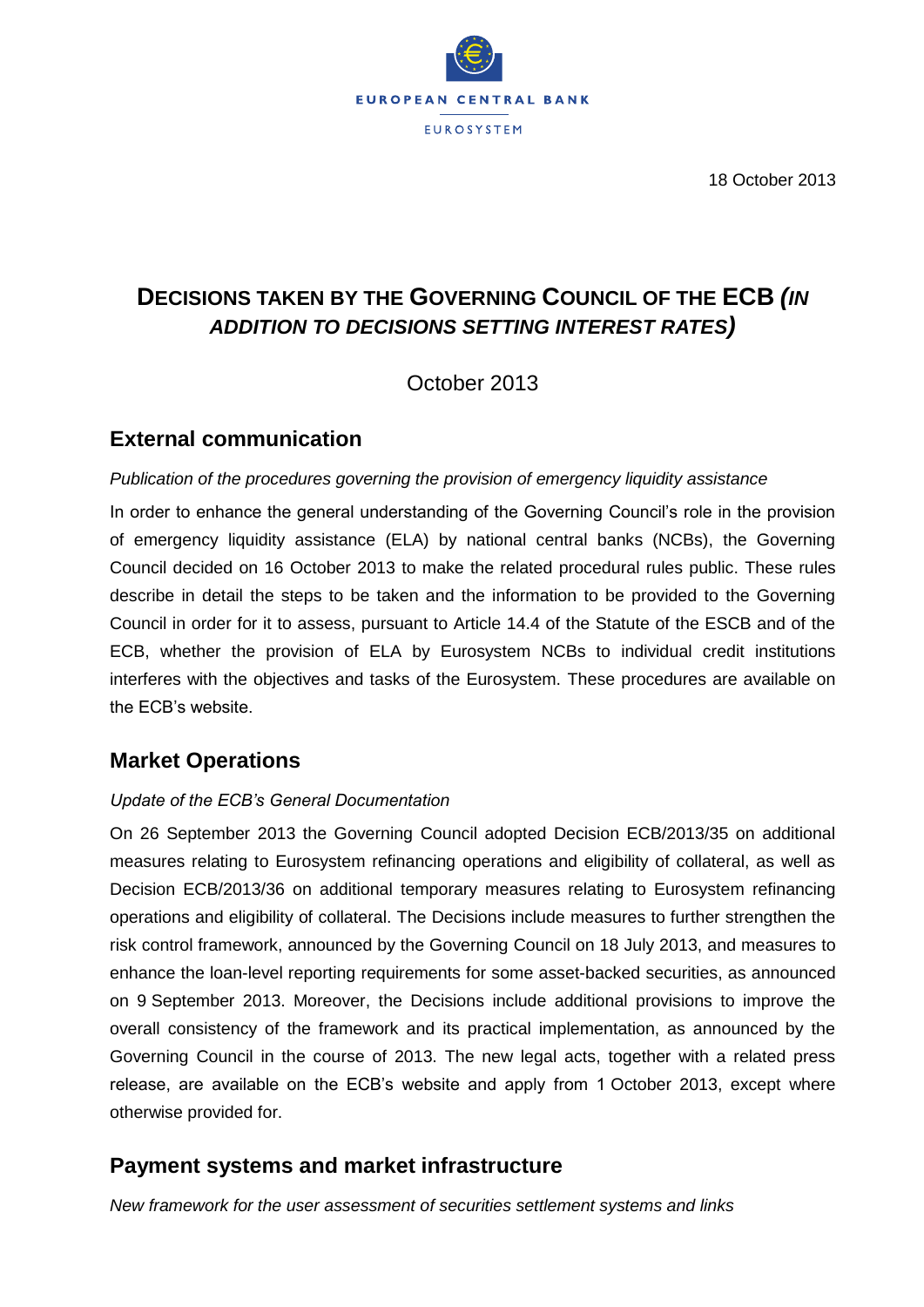On 19 September 2013 the Governing Council approved a new framework for the assessment of securities settlement systems and links for purposes of determining their eligibility for use in Eurosystem credit operations, which will replace the framework that has been in place since 1998. The new assessment framework introduces procedural simplifications, while also continuing to ensure a high level of protection for the Eurosystem against losses in the conduct of its credit operations. The new framework, together with a related press release, was published on the ECB's website on 27 September 2013.

#### *Amendments to the TARGET2 Guideline*

On 26 September 2013 the Governing Council adopted Guideline ECB/2013/37 amending Guideline ECB/2012/27 of 5 December 2012 on a Trans-European Automated Real-time Gross settlement Express Transfer system (TARGET2). The Guideline will be published in the *Official Journal of the EU* and on the ECB's website.

*Ad hoc assessment of a securities settlement system (SSS) and links against the standards for the use of SSSs in Eurosystem credit operations*

On 4 October 2013 the Governing Council approved the assessment of a SSS and both new direct and relayed links as eligible for use in Eurosystem credit operations. The comprehensive lists of eligible SSSs and links are available on the ECB's website.

# **Advice on legislation**

*ECB Opinion on the integrated Hungarian supervisory framework*

On 7 October 2013 the Governing Council adopted Opinion CON/2013/71 at the request of the Hungarian Ministry of National Economy.

*ECB Opinion on a proposal for a regulation of the European Parliament and of the Council on the provision and quality of statistics for the macroeconomic imbalances procedure*

On 10 October 2013 the Governing Council adopted Opinion CON/2013/72 at the request of the European Parliament and of the Council of the European Union.

*ECB Opinion on measures for bank reorganisation in Slovenia*

On 15 October 2013 the Governing Council adopted Opinion CON/2013/73 at the request of the Slovenian Ministry of Finance.

## **Statistics**

### *Regulations on monetary and financial statistics*

On 24 September 2013 the Governing Council adopted Regulation ECB/2013/33 concerning the balance sheet of the monetary financial institutions sector and Regulation ECB/2013/34 concerning statistics on interest rates applied by monetary financial institutions. Both Regulations, which have been recast in the interest of clarity, incorporate the new national accounts standards as defined in Regulation (EU) No 549/2013 of the European Parliament and